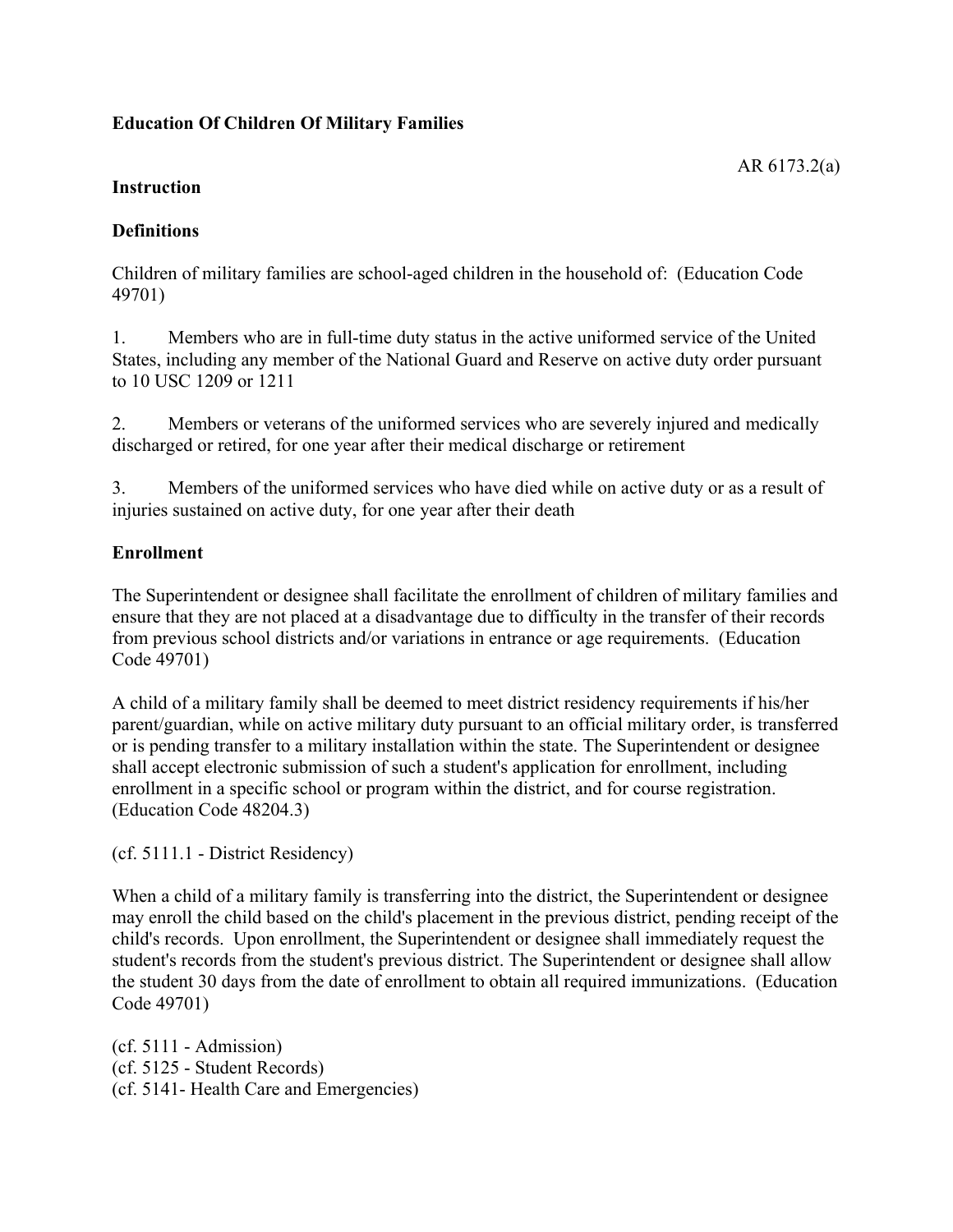(cf. 5141.31- Immunizations)

A child of an active military duty parent/guardian shall not be prohibited from transferring out of the district, if the school district of proposed enrollment approves the application for transfer. (Education Code 46600, 48307)

(cf. 5117 - Interdistrict Attendance)

When a child of a military family is transferring out of the district, the Superintendent or designee shall provide the student's parents/guardians with a complete set of the student's records or, if the official student record cannot be released, an unofficial or "hand-carried" record. Upon request from the new district, the Superintendent or designee shall provide a copy of the student's record to the new district within 10 days. (Education Code 49701)

### **Placement**

Whenever a student's parent/guardian is serving on active duty or has been discharged from military service within the last year and the student transfers to a new school as the direct result of the military transfer or discharge, the Superintendent or designee may, prior to the receipt of official transcript(s) or the arrival of the student, review the student's coursework to date, including any unofficial transcript(s), to determine the appropriate placement of the student in classes. The evaluation shall also include communication with school counselors and teachers at the former school by videoconferencing, email, and/or telephone calls. (Education Code 51251)

The Superintendent or designee shall initially honor the placement of any child of a military family in educational courses and programs based on the child's enrollment and/or assessment in his/her previous school. The Superintendent or designee may, to the extent permitted by Board policy, waive course or program prerequisites, preconditions, and/or application deadlines when making decisions regarding placement of children of military families and their eligibility for extracurricular academic, athletic, and social activities. (Education Code 49701)

- (cf. 6141.5 Advanced Placement)
- (cf. 6145 Extracurricular and Cocurricular Activities)
- (cf. 6145.2 Athletic Competition)
- (cf. 6172 Gifted and Talented Student Program)
- (cf. 6174 Education for English Learners)

When a child of a military family transferring into the district has been identified as an individual with a disability pursuant to 20 USC 1400-1482, the Superintendent or designee shall provide comparable services to the student based on his/her current individualized education program. In addition, when the child of a military family transferring into the district is eligible for services under Section 504 of the federal Rehabilitation Act, the Superintendent or designee shall make reasonable accommodations and modifications to address the needs of the student subject to the student's existing Section 504 plan. The district may authorize subsequent evaluations of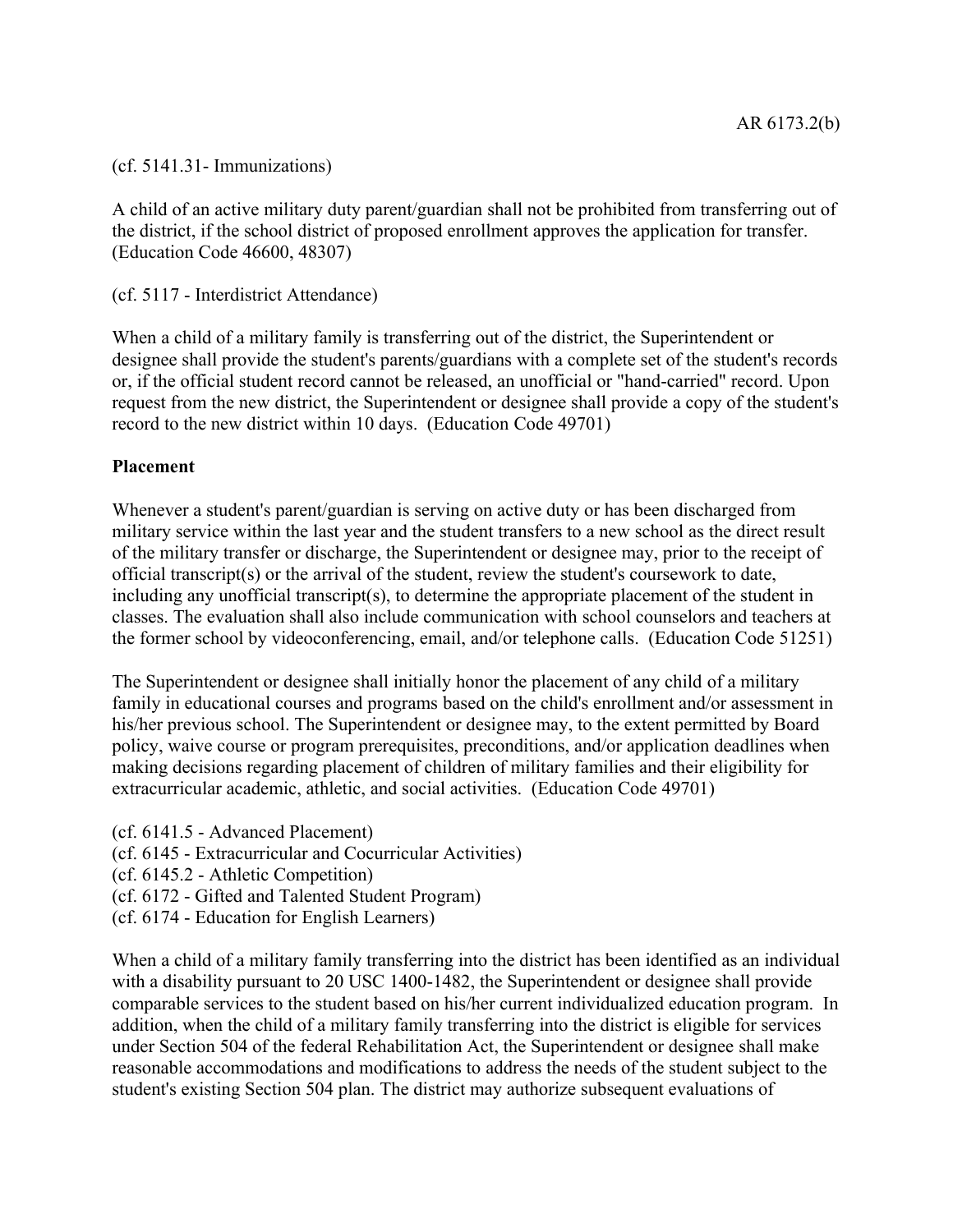the student to ensure appropriate placement. (Education Code 49701)

(cf. 6159 - Individualized Education Program) (cf. 6164.4 - Identification and Evaluation of Individuals for Special Education) (cf. 6164.6 - Identification and Education Under Section 504)

#### **Transfer of Coursework and Credits**

When a child of a military family transfers into a district school, the district shall accept and issue full credit for any coursework that the student has satisfactorily completed while attending another public school, a nonpublic, nonsectarian school or agency, or a juvenile court school and shall not require the student to retake the course. (Education Code 51225.2)

(cf. 6146.3 - Reciprocity of Academic Credit) (cf. 6159.2 - Nonpublic, Nonsectarian School or Agency Services for Special Education)

If the student did not complete the entire course, he/she shall be issued partial credit for the coursework completed and shall be required to take only the portion of the course that he/she did not complete at his/her previous school. However, the district may require the student to retake the portion of the course completed if, in consultation with the student's parent/guardian, the district finds that the student is reasonably able to complete the requirements in time to graduate from high school. Whenever partial credit is issued, the student shall be enrolled in the same or equivalent course, if applicable, so that he/she may continue and complete the entire course. (Education Code 51225.2)

Partial credits shall be awarded on the basis of 0.5 credits for every seven class periods attended per subject. If the school is on a block schedule, each block schedule class period attended shall be equal to two regular class periods per subject.

In no event shall the district prevent a child of a military family from taking or retaking a course to meet the eligibility requirements for admission to the California State University or the University of California. (Education Code 51225.2)

(cf. 6143 - Courses of Study)

#### **Absences**

When a student's parent/guardian is an active duty member and is called to duty for, is on leave from, or is immediately returned from deployment to a combat zone or to combat support posting, the Superintendent or designee may grant additional excused absences to the student to visit with his/her parent/guardian. (Education Code 49701)

(cf. 5113 - Absences and Excuses)